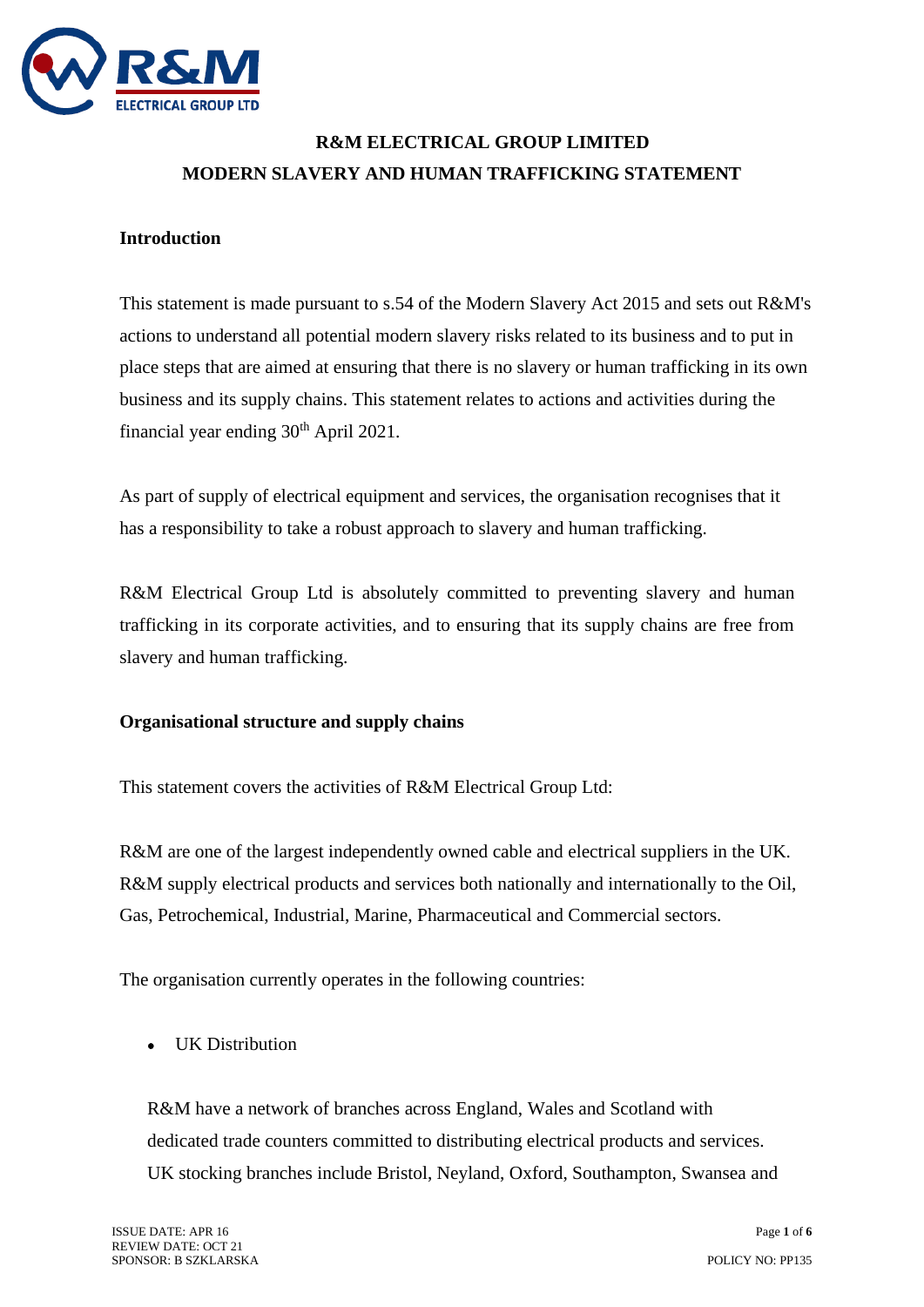

Aberdeen in addition to a range of specialist divisions also based in Southampton area.

• International Distribution

Besides a number of specialist divisions and branches in the UK, R&M have overseas branches in Asia, Azerbaijan, Kazakhstan, Iraq and the Middle East. R&M's global network of divisions and strategic partners allows R&M to distribute electrical products and ancillaries internationally.

# *High-risk activities*

We do not believe we have any activities within its own organisation that are considered to be at high risk of slavery or human trafficking.

# *Responsibility*

Responsibility for the organisation's anti-slavery initiatives is as follows:

- **Policies:** Quality, Commercial and Human Resource Manager are responsible for managing and leading the development of new, and review of existing, policies and procedures across R&M Electrical Group.
- **Risk assessments:** We state in our supply chain risk assessments that we will comply with all miscellaneous legislation, but will make specific reference to Modern Slavery Act in the future.
- **Investigations/due diligence:** R&M evaluates their suppliers using a continuous process based on the valuation of their general conduct. As part of R&M's due diligence process into slavery and human trafficking the supplier approval process will incorporate a review of the controls undertaken by the supplier.
- **Training:** The company will provide training for those employees who interface with supply chain to raise awareness of modern slavery throughout the organisation and to better understand and respond to the slavery and human trafficking risks.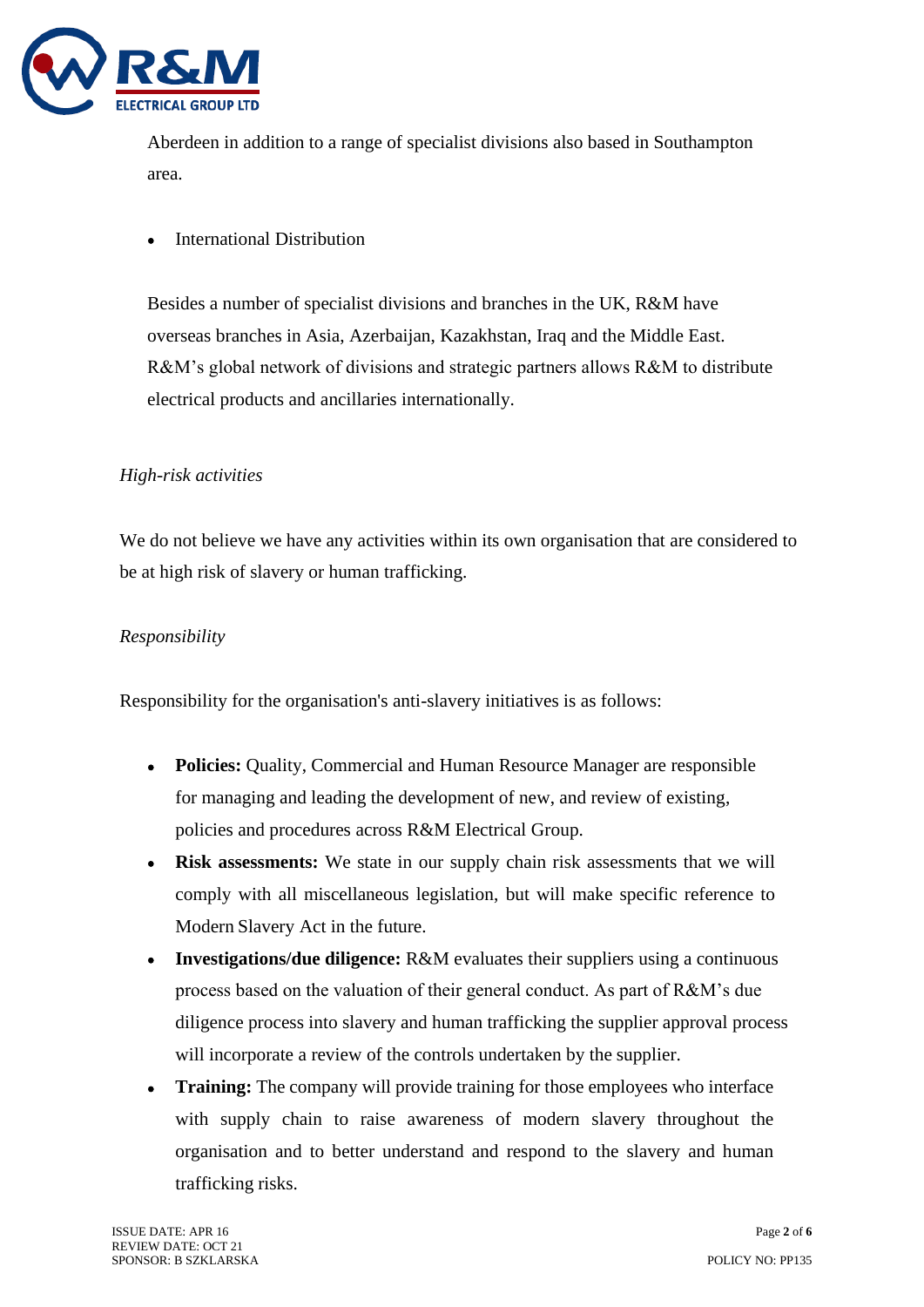

#### **Relevant policies**

The organisation operates the following policies that describe its approach to the identification of modern slavery risks and steps to be taken to prevent slavery and human trafficking in its operations:

- **Whistleblowing policy**  The organisation encourages all its workers, customers and other business partners to report any concerns related to the direct activities, or the supply chains of, the organisation. This includes any circumstances that may give rise to an enhanced risk of slavery or human trafficking. The organisation's whistleblowing procedure is designed to make it easy for workers to make disclosures, without fear of retaliation. Employees, customers or others can raise their concerns verbally or in writing, in accordance with our Whistleblowing policy.
- **Employee code of conduct**  The organisation's code makes clear to employees the actions and behaviour expected of them when representing the organisation. The organisation strives to maintain the highest standards of employee conduct and ethical behaviour when operating abroad and managing its supply chain.
- **Supplier/Procurement code of conduct** The organisation is committed to ensuring that its suppliers adhere to the highest standards of ethics. Suppliers are required to demonstrate that they provide safe working conditions where necessary, treat workers with dignity and respect, and act ethically and within the law in their use of labour. The organisation works with suppliers to ensure that they meet the standards of the code and improve their worker's working conditions. However, serious violations of the organisation's supplier code of conduct will lead to the termination of the relationship.
- **Recruitment/Agency workers policy**  The organisation uses only specified, reputable employment agencies to source labour and always verifies the practices of any new agency it is using before accepting workers from that agency.
- **Corporate Social Responsibility -** Operating in a responsible and sustainable manner is important to R&M Electrical Group Ltd. Whilst we run our business in line with the expectations of diverse global stakeholders, we also see corporate responsibility as a discipline that helps us to manage risks and maximise on the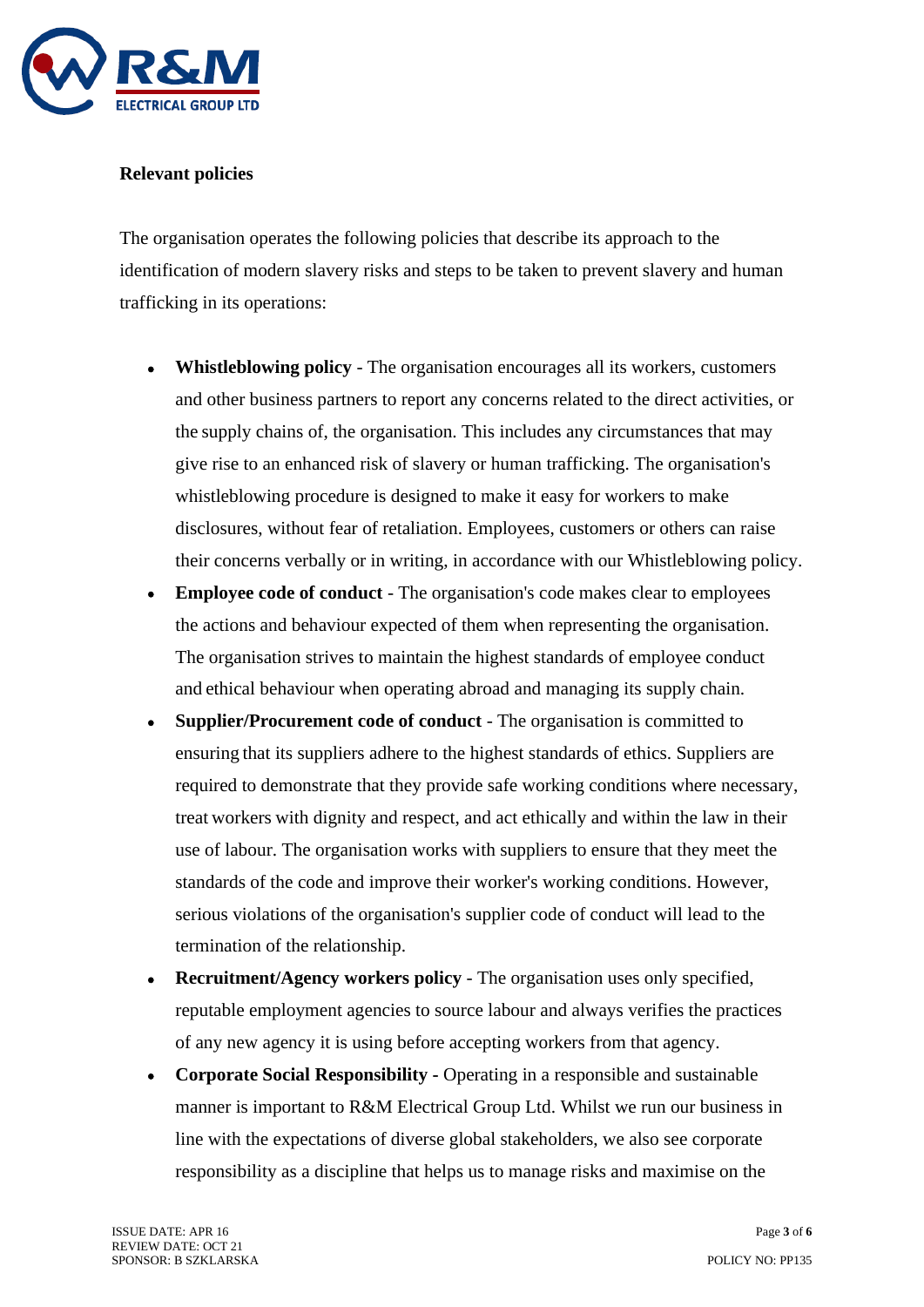

opportunities presented to us in a changing world. We take our corporate responsibility seriously across the Group as an employer, investor and a consumer.

# **Due diligence**

The organisation undertakes due diligence when considering taking on new suppliers, and regularly reviews its existing suppliers. The organisation's due diligence and reviews include:

• The identification, evaluation and approval of suppliers as per our "Supplier" Evaluation" and "Supplier Qualification" processes.

#### **Performance indicators**

The organisation has reviewed its key performance indicators (KPIs) in light of the introduction of the Modern Slavery Act 2015. As a result, the organisation is:

- requiring those employees who interface with supply chain to have completed training on modern slavery;
- developing a system for supply chain verification, whereby the organisation evaluates potential suppliers before they enter the supply chain; and
- reviewing its existing supply chains, whereby the organisation evaluates all existing suppliers.

# **Training**

The organisation requires those employees who interface with supply chain within the organisation to complete training on modern slavery.

The organisation's modern slavery training covers:

• our business's purchasing practices, which influence supply chain conditions and which should therefore be designed to prevent purchases at unrealistically low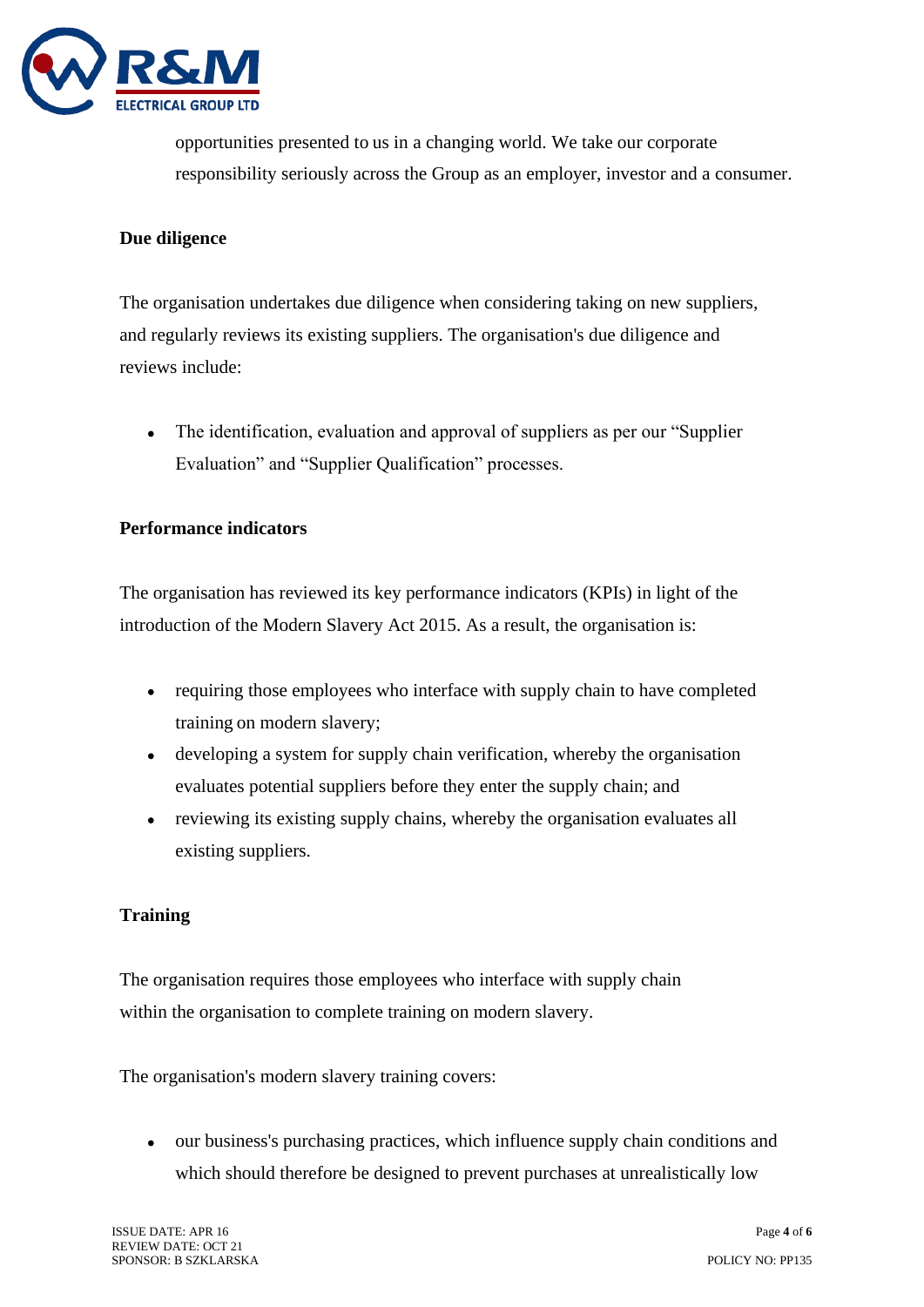

prices, the use of labour engaged on unrealistically low wages or wages below a country's national minimum wage, or the provision of products by an unrealistic deadline;

- how to assess the risk of slavery and human trafficking in relation to various aspects of the business, including resources and support available;
- how to identify the signs of slavery and human trafficking;
- what initial steps should be taken if slavery or human trafficking is suspected;
- how to escalate potential slavery or human trafficking issues to the relevant parties within the organisation;
- what external help is available, for example through the Modern Slavery Helpline, Gangmasters Licensing Authority and "Stronger together" initiative;
- what messages, business incentives or guidance can be given to suppliers and other business partners and contractors to implement anti-slavery policies; and
- what steps the organisation should take if suppliers or contractors do not implement anti- slavery policies in high-risk scenarios, including their removal from the organisation's supply chains.

# **Awareness-raising programme**

As well as training staff, the organisation will be raising awareness of modern slavery issues by distributing flyers to staff/putting up posters across the organisation's premises, circulating a series of emails to staff and will make the Modern Slavery and Human Trafficking Statement available on the staff intranet.

The above will explain to staff:

- the basic principles of the Modern Slavery Act 2015;
- how employers can identify and prevent slavery and human trafficking;
- what employees can do to flag up potential slavery or human trafficking issues to the relevant parties within the organisation; and
- what external help is available, for example through the Modern Slavery Helpline.